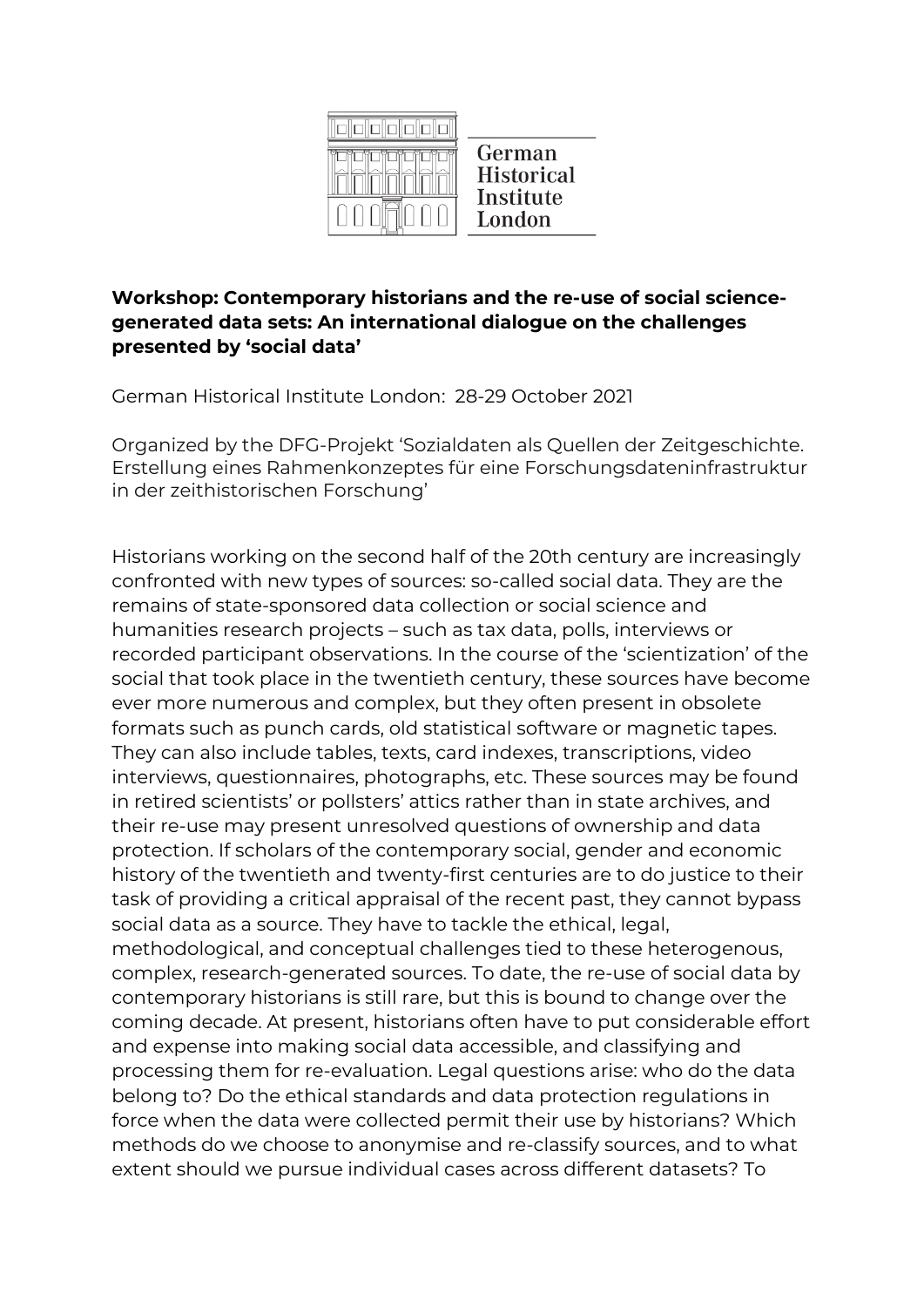what extent does the use of social data render historians' accounts more 'representative'? In addition, the context in which the sources were created is often only incompletely documented, and most historians lack training in the statistical skills and software required for the re-use of many such social data sets. This workshop at the GHI London aims at an international dialogue between curators of data, contemporary historians, digital humanities experts, and practitioners in related social science disciplines. It takes stock of existing projects in the field of social and cultural history (broadly defined) and aims to compare approaches, methods and archival holdings across national boundaries.

#### **Workshop schedule**

#### **Thursday, 28 October**

#### **1.30-2.00 p.m. Welcome and Introduction**

#### **2.00-4.30 p.m.**

## **Panel 1: Re-use of qualitative / life history interviews (Chair: Pascal Siegers)**

Paper 1, Jane Gray (Maynooth University, Ireland) – Re-visiting social science data to understand social change

Paper 2, Clemens Villinger (GESIS, Cologne) – Researching Consumer Responsibility in East Germany and the responsible re-use of qualitative social data

Paper 3, Mary Stewart (British Library Sound Archive, London) and Charlie Morgan (British Library Sound Archive, London) – Archiving oral history to enable re-use

Comment: Kerstin Brückweh (Beuth University of Applied Sciences, Berlin)

#### **5.00-7.30 p.m.**

## **Panel 2: Survey data as sources for social history (Chair: Sabine Reh)**

Paper 1, Mor Geller (Hebrew University of Jerusalem) – Cinema Research and Socialist Imaginations: East German film audience research as historical source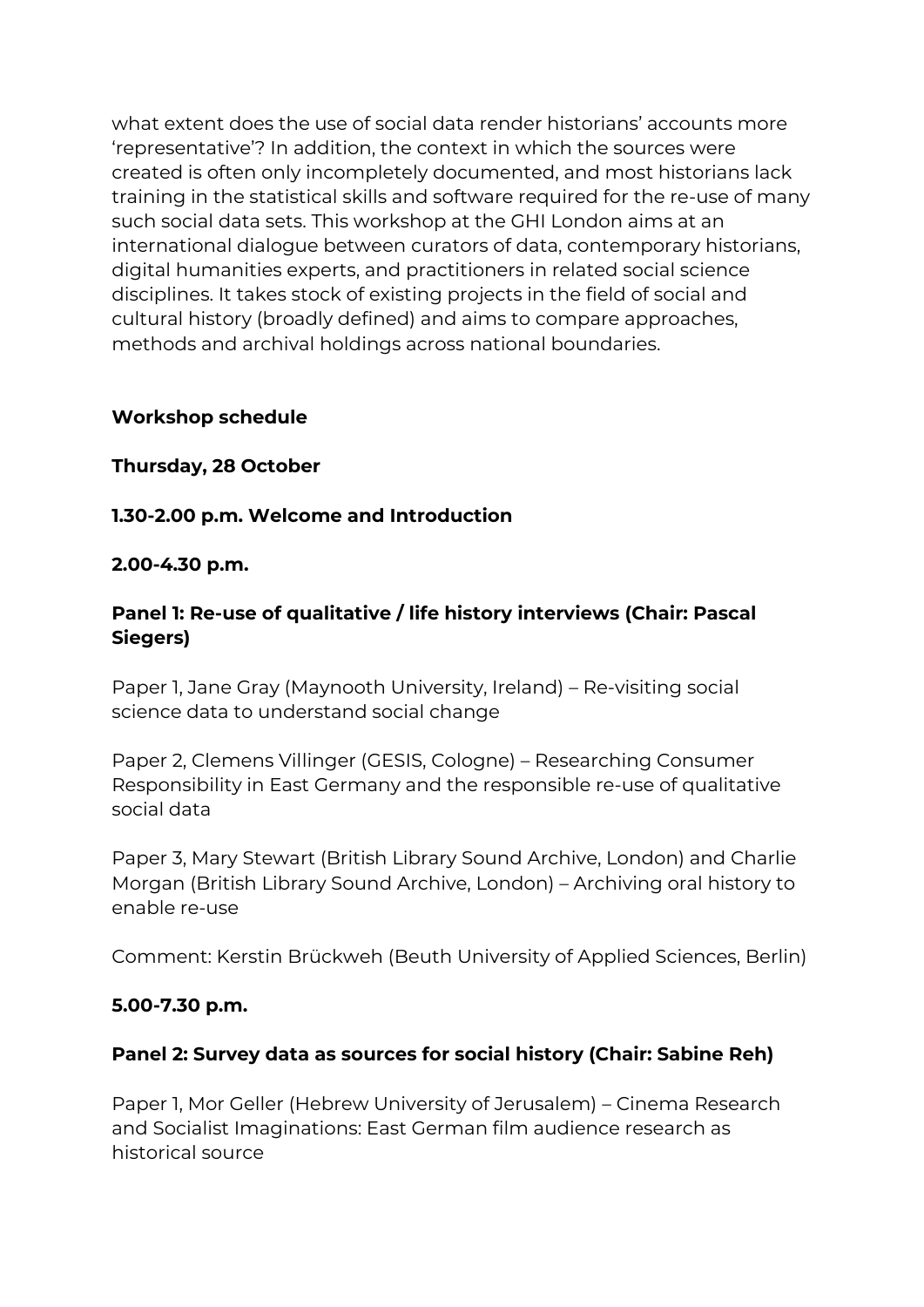Paper 2, Marcus Böick (Ruhr-University Bochum) – Historical Research as Investigative Journalism? The Quest for a Lost Interview Project Paper 3, Moritz J. Feichtinger (University of Bern) – "The greatest socialscience laboratory we have ever had!": Computational psychographics during the War for South Vietnam and its remains

Comment: Christina von Hodenberg (German Historical Institute, London)

# **Friday, 29 October**

## **10.00 a.m. – 12.30 p.m.**

# **Panel 3: Writing educational history using social data (Chair: Kerstin Brückweh)**

Paper 1, Irena Saleniece (Daugavpils University, Latvia): Latvian Teachers of the 1940s–1960s: The Use and Reuse of Oral Evidence

Paper 2, Sabine Reh (DIPF/BBF Berlin), Eckhard Klieme (DIPF/Frankfurt) – Teaching cultures in the 1990s after German reunification: The political and educational importance of differences between the West and the East

Paper 3, Fiona Courage (University of Sussex/Mass Observation Archive) – Mass-Observing education: interpreting other people's lives

Comment: Pascal Siegers (GESIS, Cologne)

## **1.30 – 4.00 p.m.**

## **Panel 4: Social Data in Economy and Labour history (Chair: Clemens Villinger)**

Paper 1, Alexander Nützenadel (Humboldt University Berlin) – Economic History and the Behavioral Turn: What can we learn from surveys and other social data?

Paper 2, Benoît Majerus (C2DH Luxembourg) and Lars Wieneke (C2DH Luxembourg) – Making shell companies visible. Digital history as a tool to unveil global networks and local infrastructures

Paper 3, Michael Whittall (Friedrich-Alexander University Erlangen) – Historical Co determination Developments in the Eastern part of Germany: The Question of Data